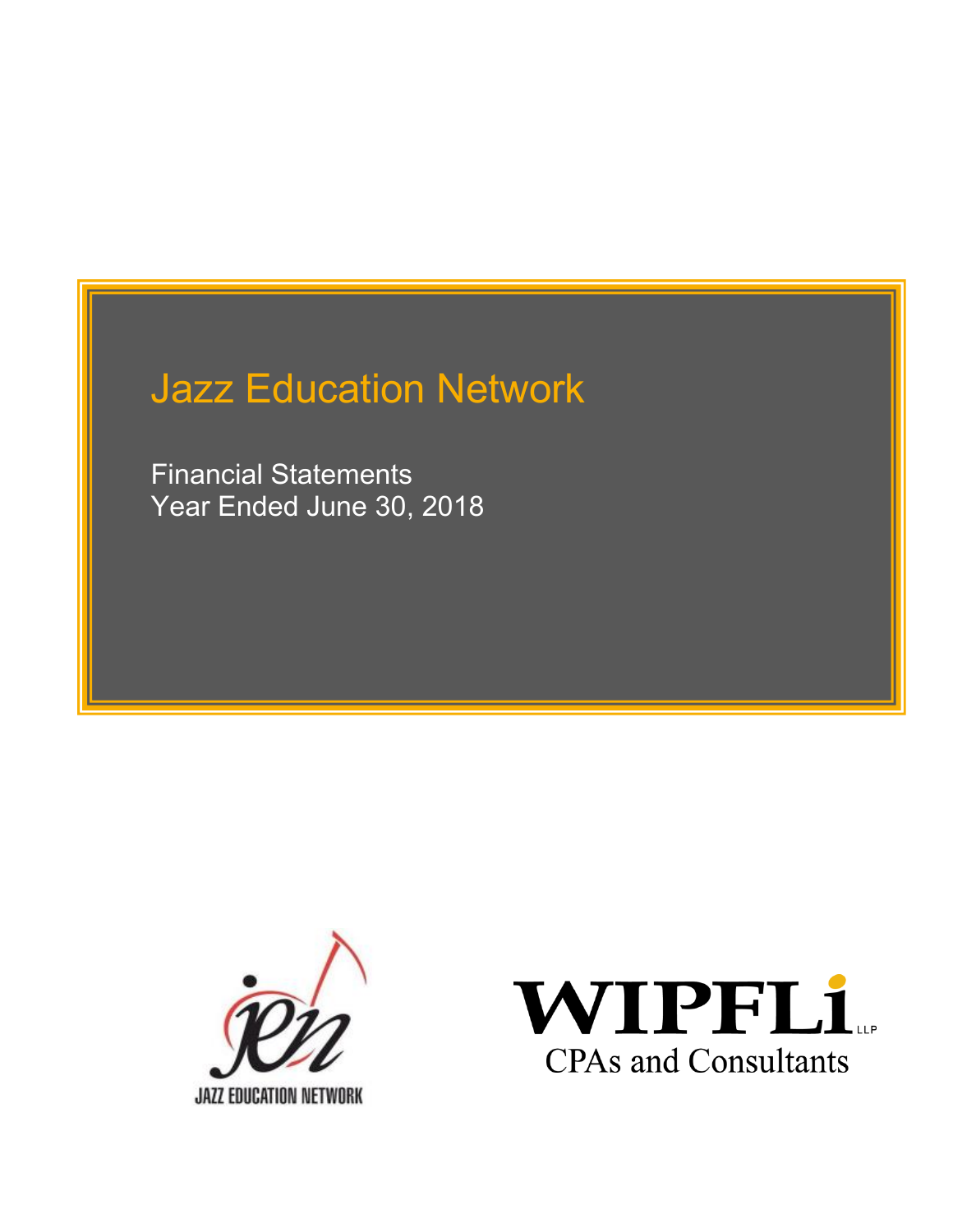

## **Independent Auditor's Report**

Board of Directors Jazz Education Network Chicago, Illinois

We have audited the accompanying financial statements of Jazz Education Network (the "Organization"), which comprise the statement of assets, liabilities, and net assets - modified cash basis as of June 30, 2018, and the related statement of revenues, expenses and changes in net assets - modified cash basis, and statement of functional expenses - modified cash basis for the year then ended, and the related notes to the financial statements.

#### **Management's Responsibility for the Financial Statements**

Management is responsible for the preparation and fair presentation of these financial statements in accordance with the modified cash basis of accounting described in Note 1; this includes determining that the modified cash basis of accounting is an acceptable basis for the preparation of the financial statements in the circumstances. Management is also responsible for the design, implementation, and maintenance of internal control relevant to the preparation and fair presentation of financial statements that are free from material misstatement, whether due to fraud or error.

#### **Auditor's Responsibility**

Our responsibility is to express an opinion on these financial statements based on our audit. We conducted our audit in accordance with auditing standards generally accepted in the United States. Those standards require that we plan and perform the audit to obtain reasonable assurance about whether the financial statements are free from material misstatement.

An audit involves performing procedures to obtain audit evidence about the amounts and disclosures in the financial statements. The procedures selected depend on the auditor's judgment, including the assessment of the risks of material misstatement of the financial statements, whether due to fraud or error. In making those risk assessments, the auditor considers internal control relevant to the entity's preparation and fair presentation of the financial statements in order to design audit procedures that are appropriate in the circumstances, but not for the purpose of expressing an opinion on the effectiveness of the entity's internal control. Accordingly, we express no such opinion. An audit also includes evaluating the appropriateness of accounting policies used and the reasonableness of significant accounting estimates made by management, as well as evaluating the overall presentation of the financial statements.

We believe that the audit evidence we have obtained is sufficient and appropriate to provide a basis for our audit opinion.

#### **Opinion**

In our opinion, the financial statements referred to above present fairly, in all material respects, the assets, liabilities and net assets of Jazz Education Network as of June 30, 2018, and its revenues, expenses and changes in net assets for the year then ended in accordance with the modified cash basis of accounting as described in Note 1.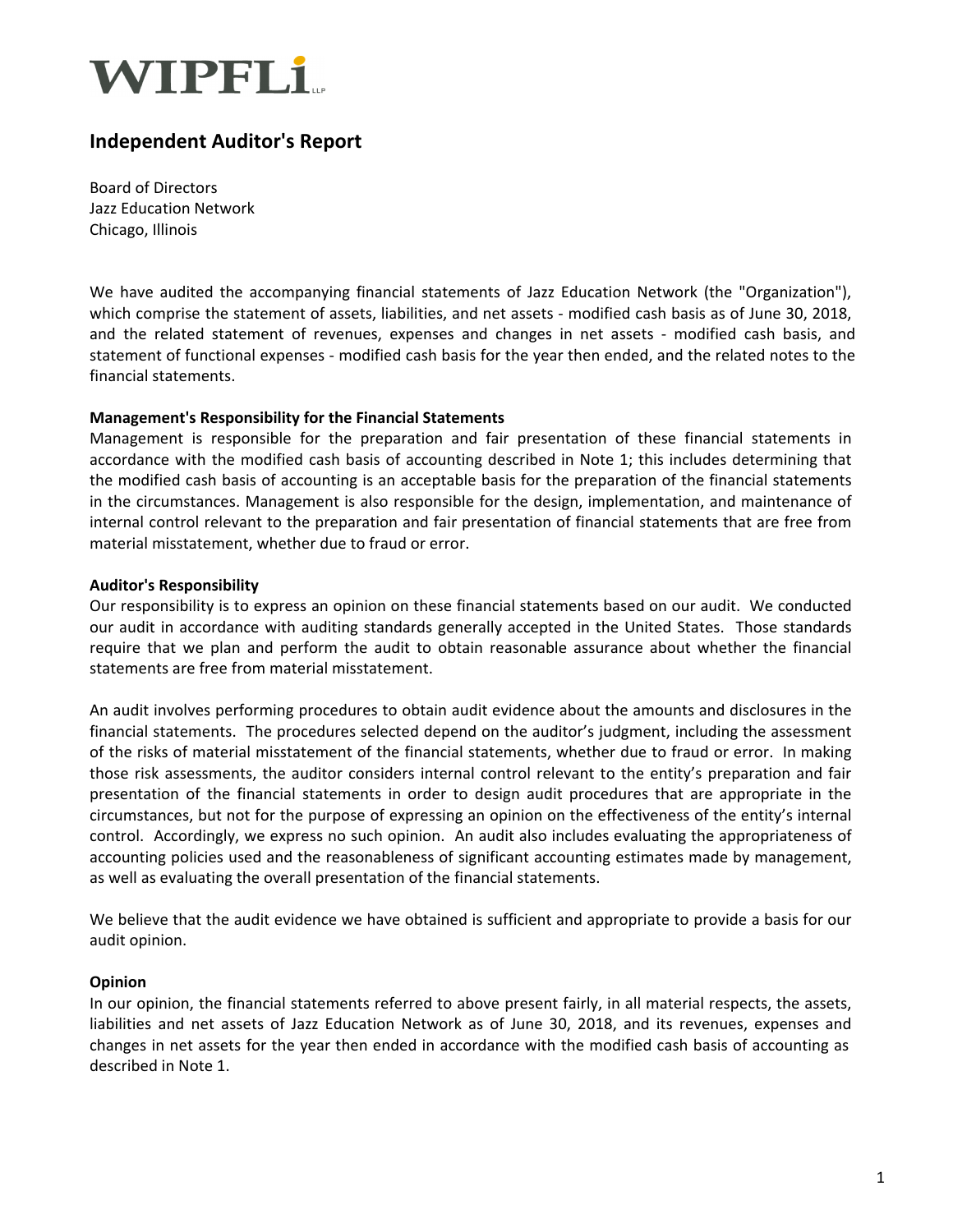

#### **Basis of Accounting**

We draw attention to Note 1 of the financial statements, which describes the basis of accounting. The financial statements are prepared on the modified cash basis of accounting, which is a basis of accounting other than accounting principles generally accepted in the United States. Our opinion is not modified with respect to this matter.

Wippei LLP

Wipfli LLP

February 7, 2019 Lincolnshire, Illinois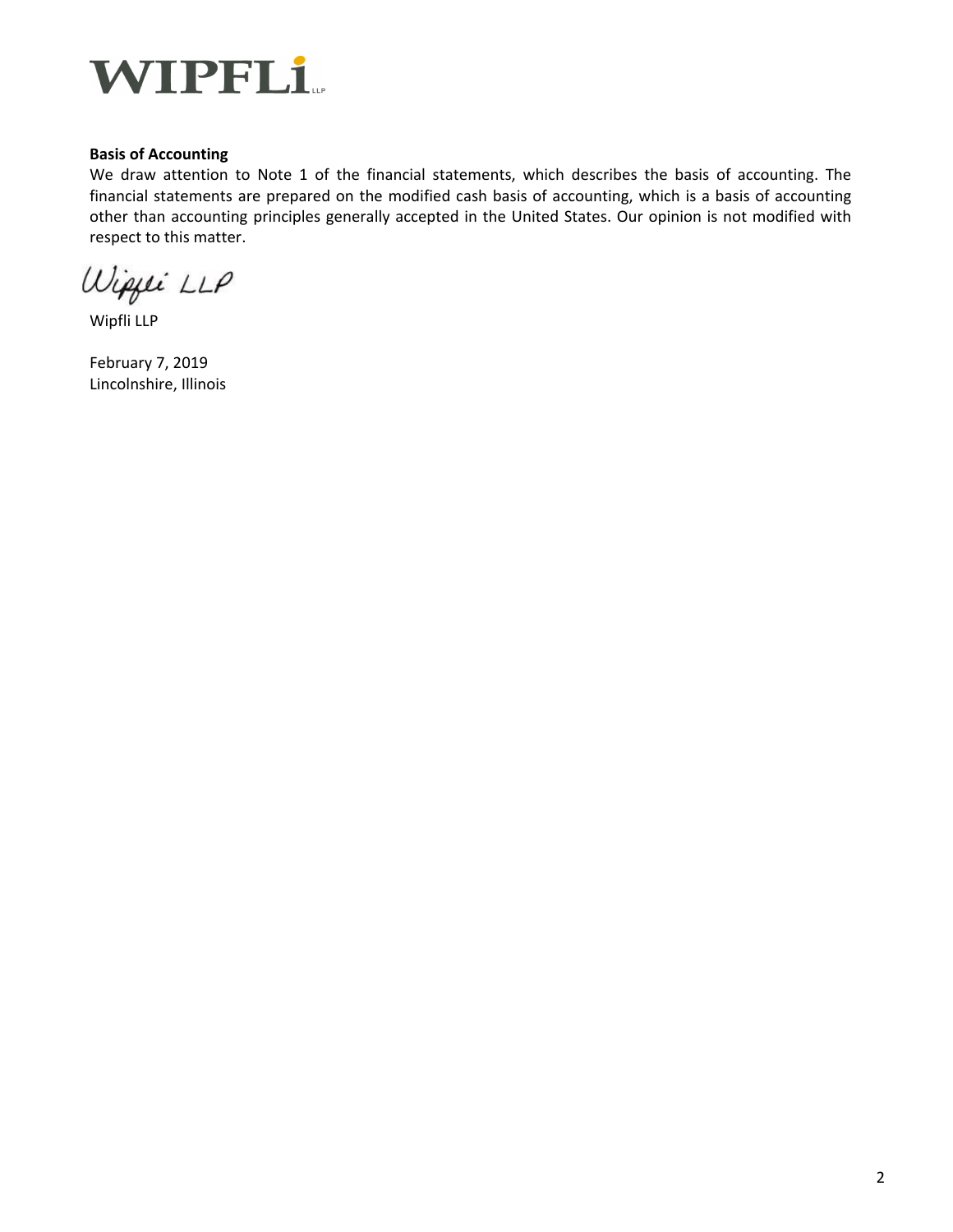Statement of Assets, Liabilities, and Net Assets - Modified Cash Basis

| June 30, 2018                                        |               |
|------------------------------------------------------|---------------|
| Current assets:<br>Cash                              | \$<br>254,513 |
| Prepaid loyalty rewards program                      | 4,623         |
| Total current assets                                 | 259,136       |
| Property and equipment:                              |               |
| Office equipment                                     | 2,545         |
| Accumulated depreciation and amortization            | (2, 545)      |
| Net property and equipment                           |               |
| Other assets:                                        |               |
| Website, net of accumulated amortization of \$13,491 | 40,471        |
| <b>TOTAL ASSETS</b>                                  | \$<br>299,607 |
| Net assets:                                          |               |
| Unrestricted                                         | \$<br>290,212 |
| Temporarily restricted                               | 9,395         |
| <b>TOTAL LIABILITIES AND NET ASSETS</b>              | \$<br>299,607 |

See accompanying notes to financial statements.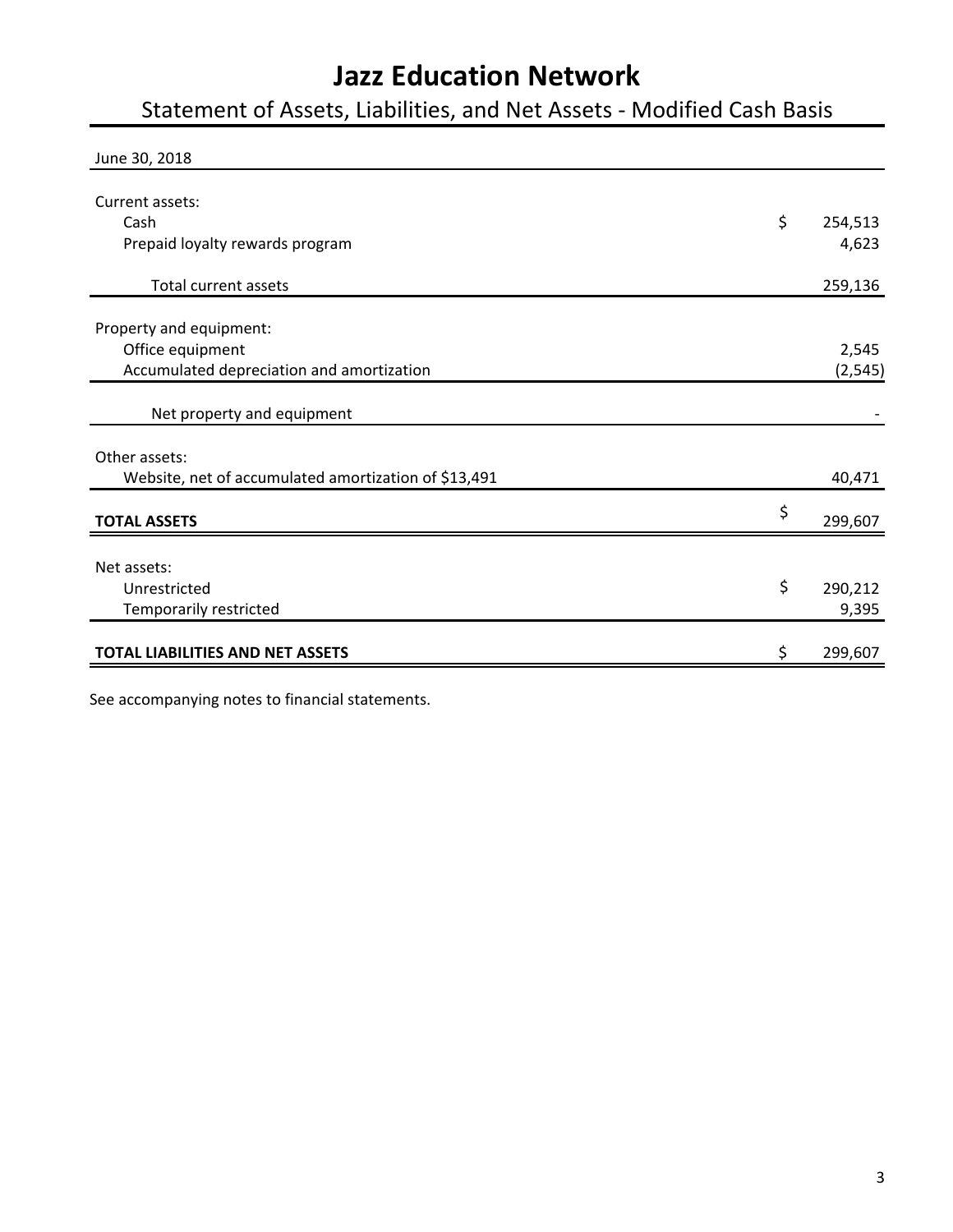# Statement of Revenues, Expenses and Changes in Net Assets - Modified Cash Basis

|                                       | Temporarily |              |            |           |
|---------------------------------------|-------------|--------------|------------|-----------|
| Year Ended June 30, 2018              |             | Unrestricted | Restricted | Total     |
|                                       |             |              |            |           |
| Revenues and support:                 |             |              |            |           |
| Annual conference                     | \$          | 266,873 \$   | - \$       | 266,873   |
| Membership dues                       |             | 142,097      |            | 142,097   |
| Grants                                |             | 16,350       | 32,181     | 48,531    |
| Contributions                         |             | 19,286       | 7,395      | 26,681    |
| In-kind contributions                 |             | 12,780       |            | 12,780    |
| Merchandise sales                     |             | 9,518        |            | 9,518     |
| Interest income                       |             | 30           |            | 30        |
| Insurance proceeds                    |             | 12,780       |            | 12,780    |
| Other income                          |             | 648          |            | 648       |
| Net assets released from restrictions |             | 30,181       | (30, 181)  |           |
|                                       |             |              |            |           |
| Total revenues and support            |             | 510,543      | 9,395      | 519,938   |
| Expenses:                             |             |              |            |           |
| Program services                      |             | 341,631      |            | 341,631   |
| Management and general                |             | 213,108      |            | 213,108   |
|                                       |             |              |            |           |
| <b>Total expenses</b>                 |             | 554,739      |            | 554,739   |
| Increase (decrease) in net assets     |             | (44, 196)    | 9,395      | (34, 801) |
| Net Assets:                           |             |              |            |           |
| Beginning of year                     |             | 334,408      |            | 334,408   |
| End of year                           | \$          | 290,212 \$   | $9,395$ \$ | 299,607   |

See accompanying notes to financial statements.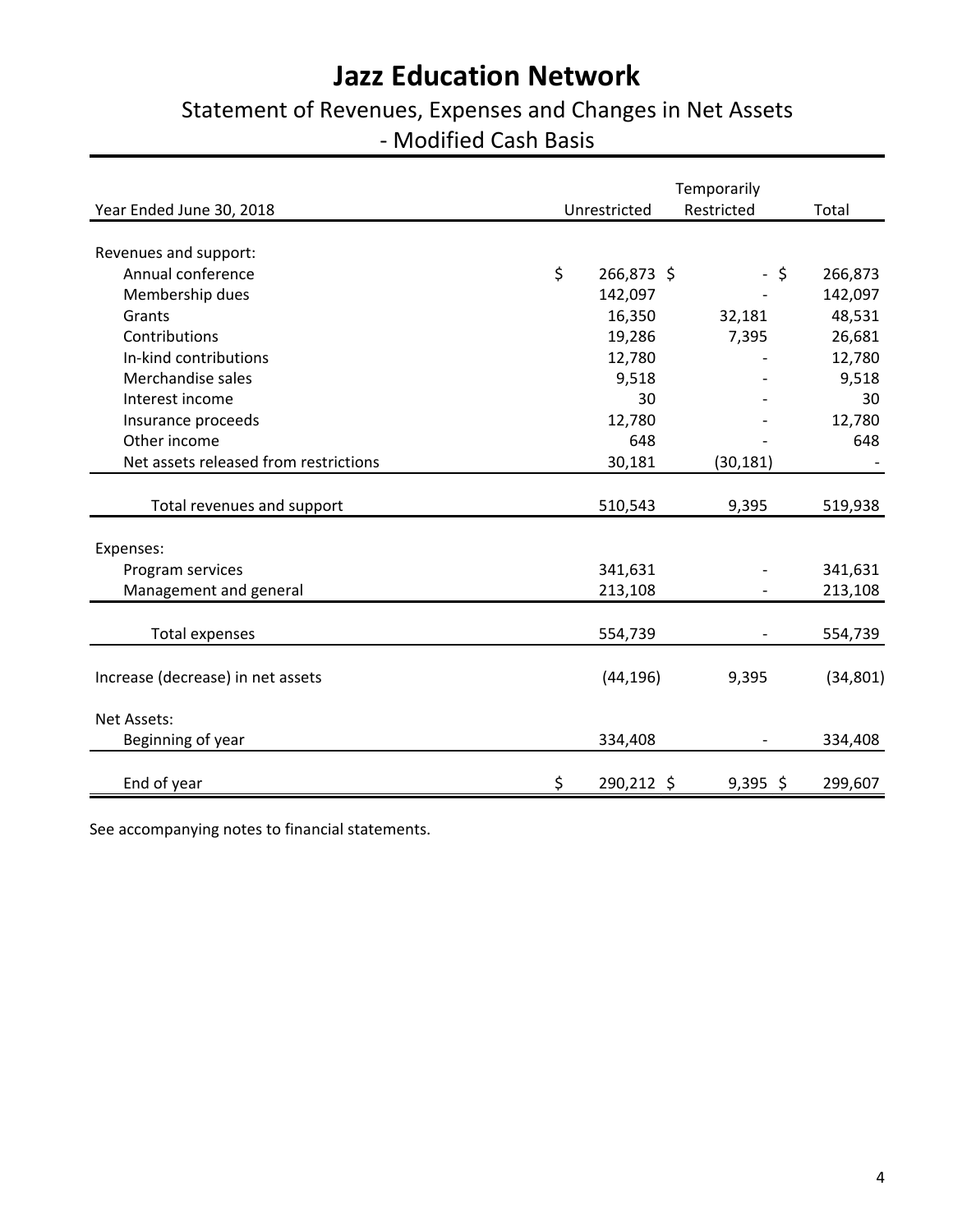Statement of Functional Expenses - Modified Cash Basis

| Year Ended June 30, 2018                           |                  |
|----------------------------------------------------|------------------|
| Program services:                                  |                  |
| Annual conference:                                 |                  |
| Salaries and wages                                 | \$<br>59,278     |
| Payroll taxes                                      | 9,222            |
| Merchandise                                        | 3,275            |
| Production                                         | 97,317           |
| Security                                           | 5,376            |
| Travel                                             | 102,081          |
|                                                    |                  |
| Total annual conference                            | 276,549          |
| Scholarships                                       | 65,082           |
|                                                    |                  |
| Total program services                             | 341,631          |
|                                                    |                  |
| Management and general:                            |                  |
| <b>Bank charges</b>                                | 20,045           |
| Computer                                           | 27,638<br>13,735 |
| Depreciation and amortization<br>Donated equipment | 12,780           |
| Insurance                                          | 2,959            |
| License and permits                                | 962              |
| Marketing                                          | 11,528           |
| Outside labor                                      | 88,515           |
| Payroll taxes                                      | 3,737            |
| Postage                                            | 1,402            |
| Salaries and wages                                 | 29,278           |
| <b>Travel</b>                                      | 529              |
|                                                    |                  |
| Total management and general                       | 213,108          |
| <b>Total functional expenses</b>                   | \$<br>554,739    |

See accompanying notes to financial statements.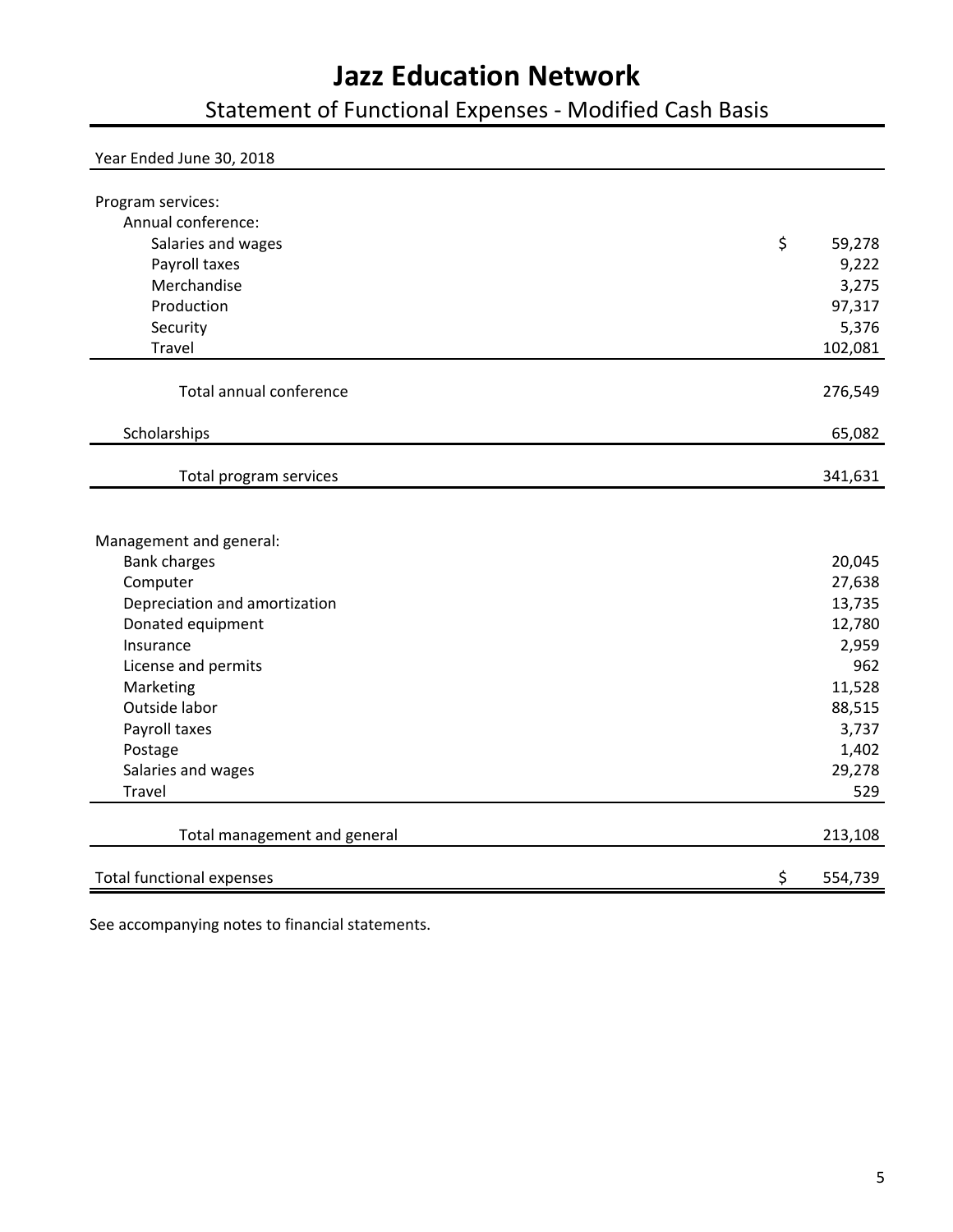## **Note 1: Summary of Significant Accounting Policies**

#### **Nature of Business**

Jazz Education Network (the Organization) is an Illinois not-for-profit corporation formed in 2008 to provide jazz education, promote performance and develop new audiences. The Organization offers many educational programs, from an outreach program, to mentoring and scholarships. Funding for these services is derived from membership dues, donations, merchandise sales and an annual conference. The Organization hosts the annual conference with concerts presented by students and professionals, a student jazz festival, workshops, research presentations and an exhibition area with manufacturers, retailers, schools and other jazz related organizations. The Organization operates from its headquarters in Chicago, Illinois.

#### **Modified Cash Basis of Accounting**

The Organization's financial statements are prepared on the modified cash basis of accounting, which is a comprehensive basis of accounting other than accounting principles generally accepted in the United States. This basis differs from accounting principles generally accepted in the United States primarily in that revenues are recognized when received rather than earned and expenses are recognized when paid rather than when the obligation is incurred.

#### **Basis of Presentation**

Resources of the Organization are classified into distinct net asset categories according to externally (donor) imposed restrictions. Accordingly, net assets and changes therein are classified as follows:

**Unrestricted Net Assets** - Net assets not subject to donor-imposed stipulations.

**Temporarily Restricted Net Assets** - Net assets subject to donor-imposed stipulations that will be met by actions of the Organization or passage of time.

**Permanently Restricted Net Assets** - Net assets subject to donor-imposed stipulations that may be maintained permanently by the Organization. Generally, the donors of these assets would permit the Organization to use all or part of the income earned on related investments for general or specific purposes. The Organization had no permanently restricted net assets at June 30, 2018.

As of June 30, 2018, the Organization had \$290,212 of unrestricted net assets and \$9,395 of temporarily restricted net assets.

#### **Use of Estimates**

Management uses estimates and assumptions in preparing the financial statements. Those estimates and assumptions affect the reported amounts of assets and liabilities, the disclosure of contingent assets and liabilities and the reported revenues and expenses. Actual results could differ from those estimates.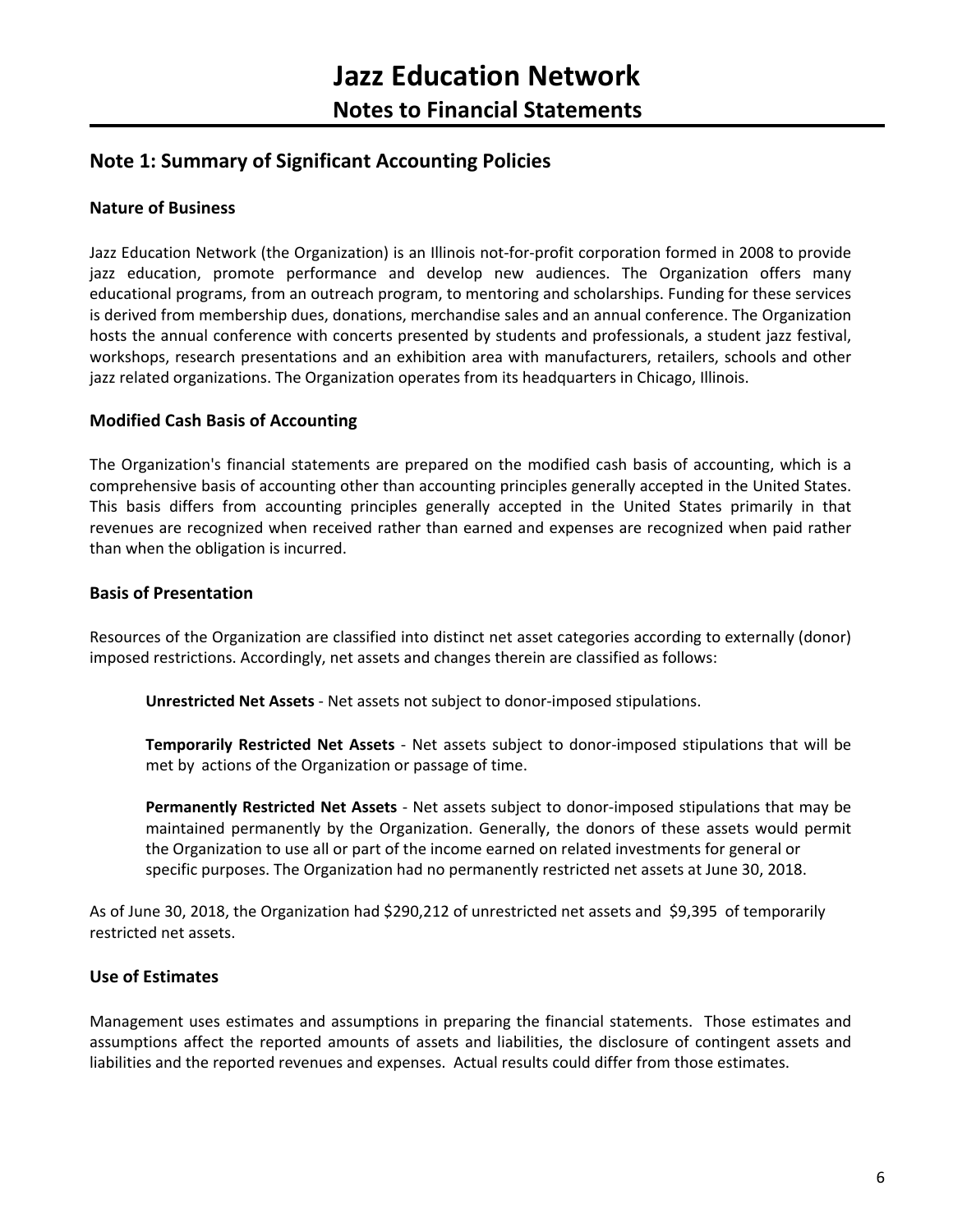### **Note 1: Summary of Significant Accounting Policies** (Continued)

#### **Concentrations of Credit Risk**

The Organization maintains its bank accounts at two financial institutions insured by the Federal Deposit Insurance Corporation (FDIC). Depository accounts at these institutions are insured by the FDIC up to specified amounts. At times, balances exceed FDIC insured levels. Management has assessed the credit worthiness of these institutions and does not feel the deposits are subject to significant risk.

#### **Revenue Recognition**

The Organization's sources of revenue are membership dues, the annual conference revenue, donations, scholarships and merchandise sales. The annual conference revenue consist of registration fees, exhibit booth rental fees, participation fees and sponsorship revenue. All revenues are recognized when received.

#### **Property and Equipment**

Property and equipment are recorded at cost (if purchased) or at estimated fair value at time of donation (if donated). Property and equipment purchased at a cost exceeding \$500 is capitalized. Depreciation is provided on the straight-line method over the estimated useful lives of the assets, which range from 5 to 7 years.

Maintenance and repairs which neither materially add to the value of the property nor appreciably prolong its life are charged to expense as incurred. Gains or losses on disposition of property and equipment are included in income.

#### **Website**

Website costs are being amortized using the straight-line method over an estimated useful life of three years. The website was placed in service in September 2017. Amortization expense for the year ended 2018 was \$13,491. Amortization expense for 2019, 2020 and 2021 is expected to be \$13,491, \$13,490, and \$13,490, respectively.

#### **Donated Assets**

Donated assets are recorded as in-kind contributions at their estimated fair value on the date of donation. The Organization received a number of donated instruments, which were recorded at their estimated fair value of \$12,780. The donation was received from a vendor to replace instruments which were stolen. Additionally the Organization received \$12,780 from its insurance provider in connection with the loss, and such amount is recorded as insurance proceeds.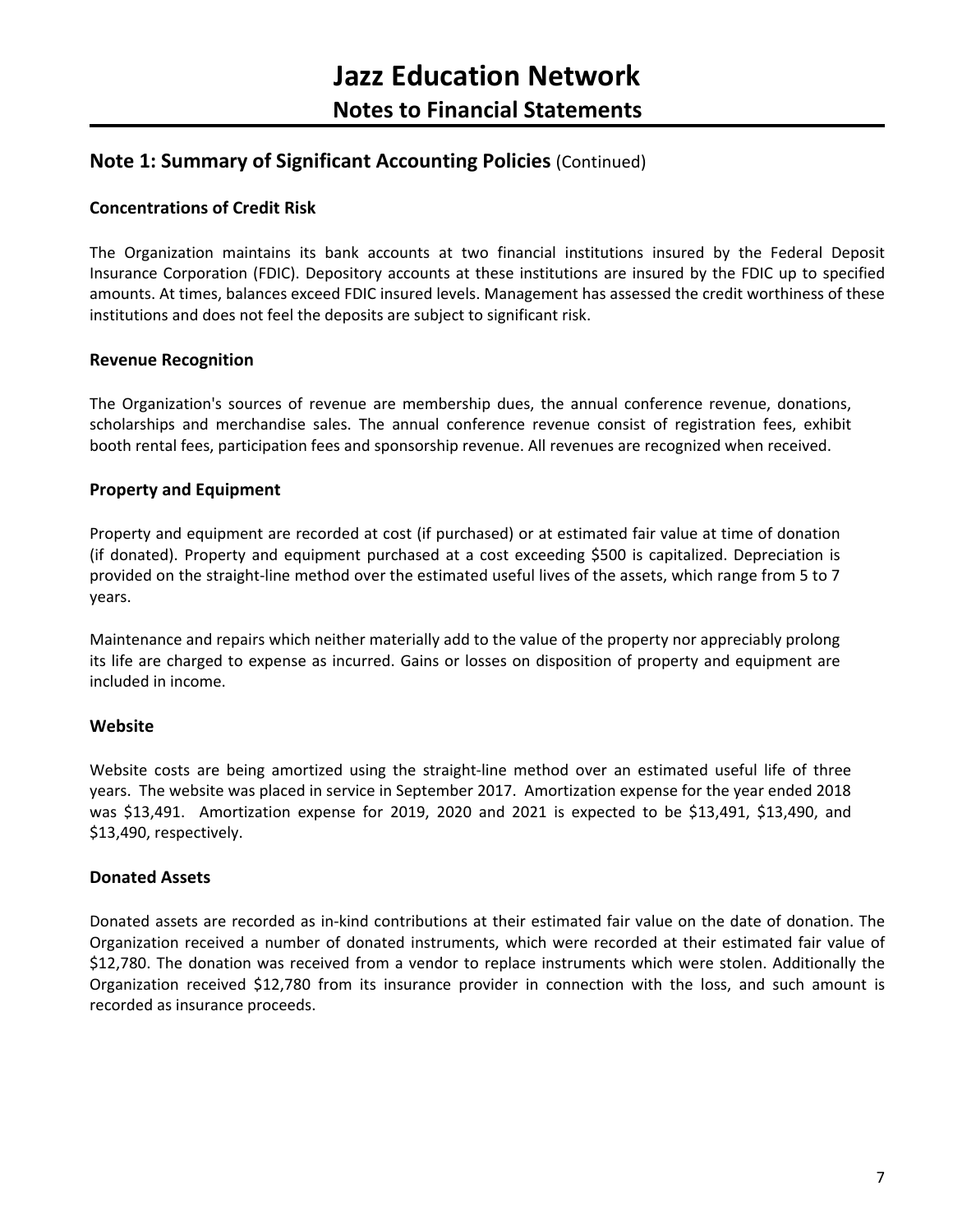### **Note 1: Summary of Significant Accounting Policies** (Continued)

#### **Volunteer Services**

A significant amount of volunteer services are contributed to the Organization by various members to support the Organization's program and services. These volunteer activities include participation on the Board of Directors and numerous committees, promotional services and usage of musical instruments. The value of these services has not been included in the financial statements.

#### **Advertising Expenses**

Advertising and promotional costs are expensed as incurred. Advertising and promotional expenses charged to expense totaled \$11,528.

#### **Income Taxes**

The Organization has a letter of exemption from the Internal Revenue Service under Section 501(c)(3), and is currently not liable for Federal income tax. However, the Organization is required to file an Information Return of Organization Exempt from Income Tax for Federal and State of Illinois purposes.

#### **Functional Allocation of Expenses**

The costs of providing the various programs and other activities have been summarized on a functional basis in the statements of revenues, expenses and changes in net assets - modified cash basis and functional expenses - modified cash basis. Accordingly, certain costs have been allocated among the programs and supporting services benefited.

#### **New Accounting Pronouncement**

On August 18, 2016, the Financial Accounting Standards Board (FASB) issued Accounting Standards Update (ASU) 2016-14 (Topic 958): *Presentation of Financial Statements of Not-for-Profit Entities* (Update). The Update reduces the number of net asset classes from three to two, those with donor restrictions and those without, requires all nonprofits to report expenses by nature and function and improves information presented in financial statements and notes that is useful in assessing a not-for-profit's liquidity, financial performance, and cash flows. The amendments in this Update are effective for annual financial statements issued for fiscal years beginning after December 15, 2017, and for interim periods within fiscal years beginning after December 15, 2018. Early application of the amendments in this Update is permitted. The Organization has not elected to early implement the amendments.

#### **Subsequent Events**

The Organization has made an evaluation of subsequent events through February 7, 2019, the date that the financial statements were available to be issued.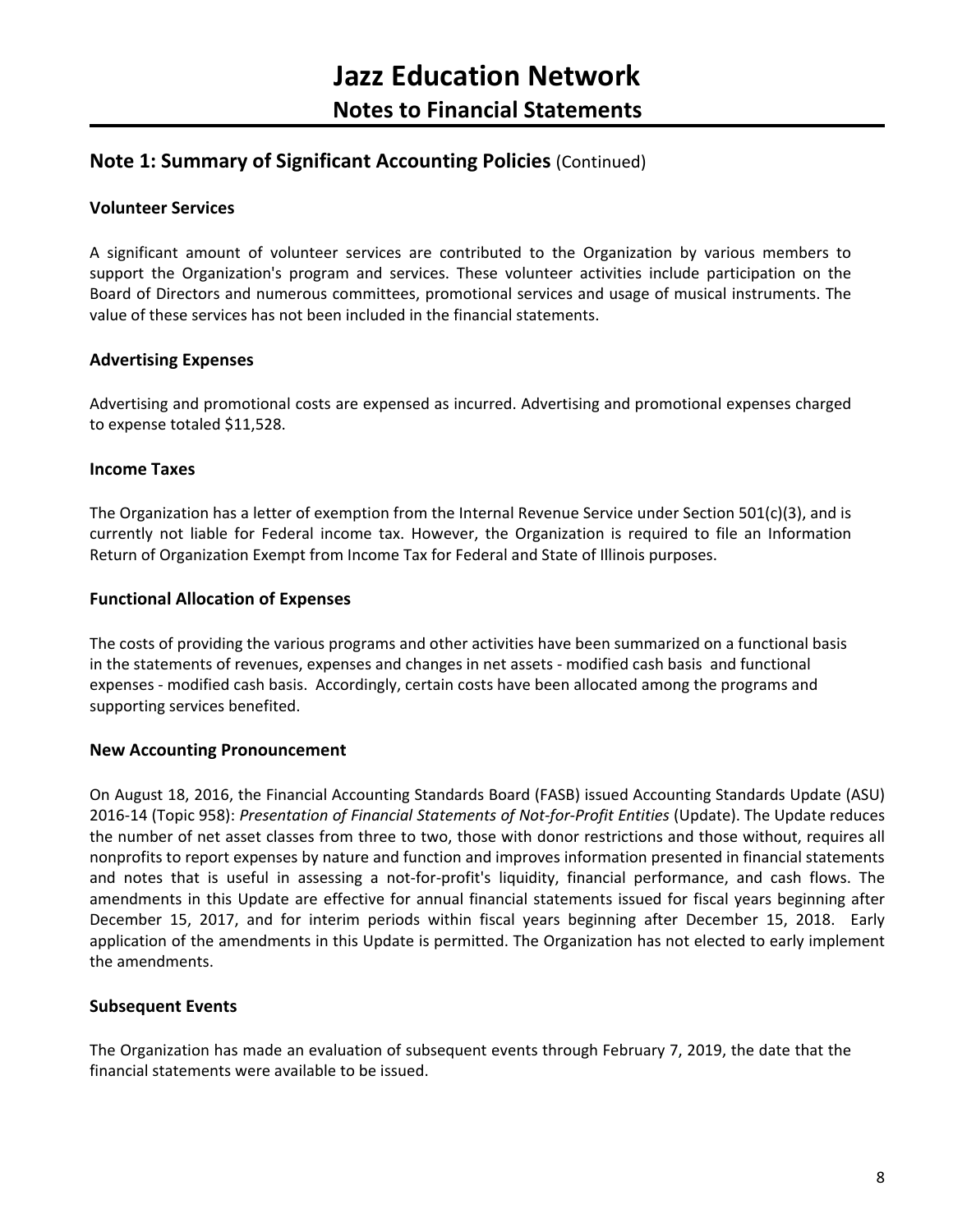### **Note 2: Commitments**

The Organization signs long-term contracts with various hotels and vendors for future annual conferences in order to stabilize pricing with essential suppliers.

In the event of cancellation of any future conference through 2023, the Organization is obligated to pay hotel cancellation fees. The cancellation fees depend on the date when the written cancellation notice is provided to the hotel and other factors listed in the hotel agreements. In the event of not meeting the minimum contracted number of room bookings, the Organization is also obligated to pay additional fees listed in the hotel agreements.

The Organization is obligated under a five-year agreement with an agency for audio visual services for each annual conference until January 2023. The conferences always take place in January. The Organization had already paid for its January 2018 conference, which amounted to \$72,139. Additionally, obligations for the January 2019 through 2023 conferences are as follows:

|                                     | Obligation |  |
|-------------------------------------|------------|--|
|                                     |            |  |
| January 2019 Reno conference        | 61,000     |  |
| January 2020 New Orleans conference | 82,000     |  |
| January 2021 Louisville conference  | 82,000     |  |
| January 2022 Dallas conference      | 82,000     |  |
| January 2023 Reno conference        | 61,000     |  |
|                                     |            |  |
| Total                               | 368,000    |  |

The Organization is also obligated under a one-year agreement with an agency for event planning services for the annual conference to be taken place in January 2019. The agreement lists pricing for decoration material, services, exhibits and equipment rental for the upcoming conference. The agency invoices the Organization after each conference based on usage. In the event that the conference is canceled, the Organization is required to be compensated for all services provided up to and including the date of cancellation including reimbursement for any direct and actual cost incurred by the Organization.

In September 2018, the Organization signed a three-year subscription licensing agreement for the usage of cloud based event management software that collects and reviews submissions, manages speakers and exhibitors, and provides up-to-date event content to attendees. The Organization is obligated to pay \$9,613 per year for the 2019, 2020 and 2021 conferences.